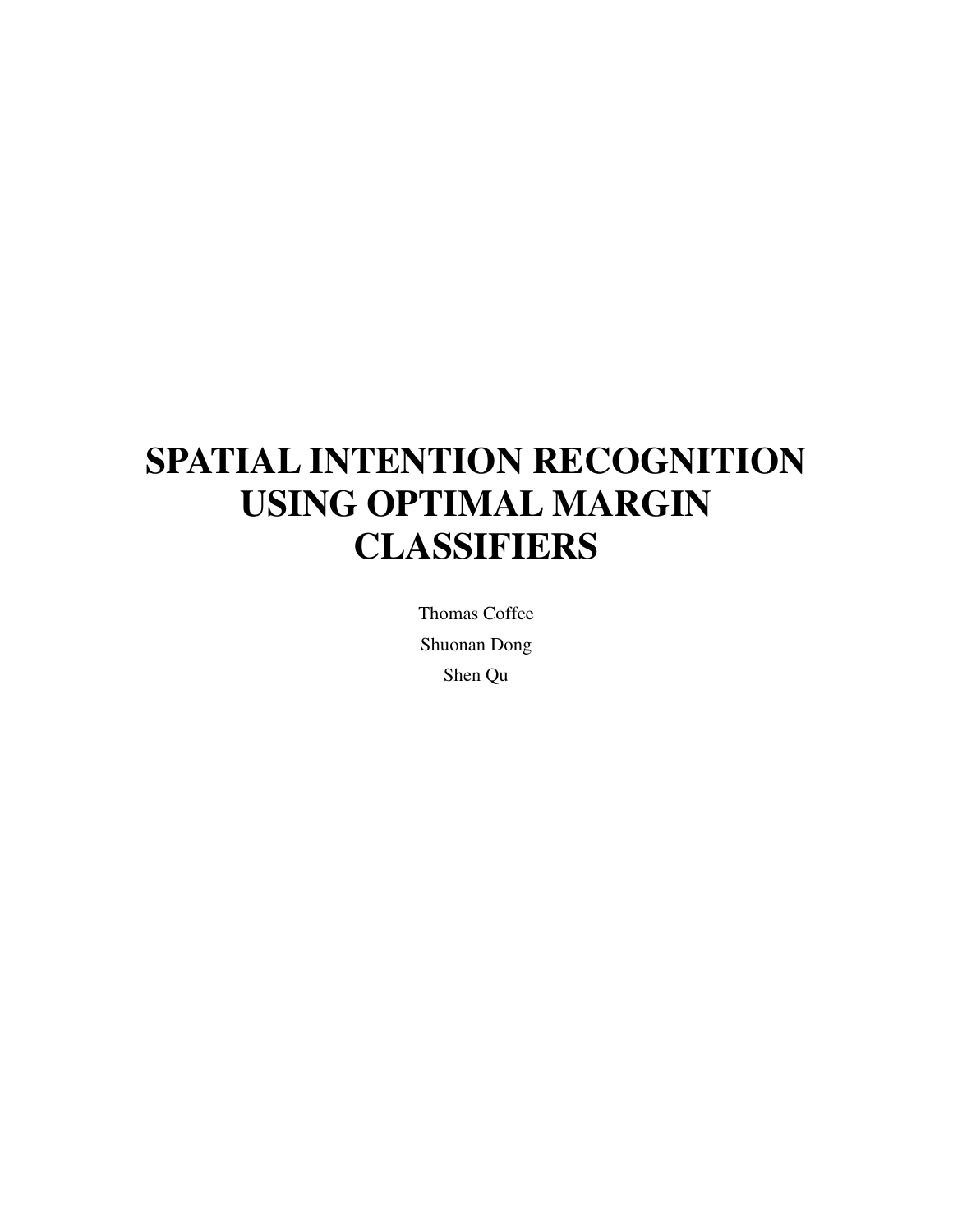#### **Introduction**

The high costs of human spaceflight operations favor large investments to optimize astronauts' time usage during extravehicular activity. These have included extensive expenditures in training, tool development, and spacecraft design for serviceability. However, astronauts' space suits themselves still encumber more than aid, a focus of several current research programs. Potential improvements face tight integration between suits and astronaut activities, resulting in many mechanical and computational challenges.

One major area of work aims to alleviate the difficulties of conducting precise or prolonged movements within a pressurized garment. Powered prosthetic assistance may provide a solution to this problem, but creates key operational challenges. Standard digital or verbal user command interfaces may prove incompatible with such devices, limited by low bandwidth and nonintuitive control structures. Tactile control using, for example, hand or finger gestures seems far more suitable for controlling mechanical effectors, providing high speed and intuitive spatial relationships between command signals and desired actions.

Flexibility and robustness in controllers like these will likely require personalized command recognition tailored to individual astronauts. The need for speed and natural facility will make this capability even more indispensable than in, say, speech recognition. Command recognition systems should dynamically adjust their interpretation rules as training data is accumulated, improving their precision and following long-term trends as astronauts develop their working behaviors throughout a career's worth of extravehicular activity.

In this project, we propose a relatively simple gesture-based spatial command recognition system as an analog to more advanced systems suitable for augmenting extravehicular activities with robotic assistance. We aim initially to achieve discrete pattern recognition, with a possible extension to continuous parameter spaces, which may ultimately find favor in many spatial applications.

#### **Problem Statement**

We propose a software agent capable of identifying spatially motivated commands among a finite set indicated by short two-dimensional gestures within the continuous movement stream of a pointing device such as a computer mouse. The agent will construct optimized interpretation rules based on training data sets corresponding to single human users over a period of time, with identifying rules adjusted dynamically during further use. The system may be extended to allow command spaces parameterized by continuous variables. It may also allow users to refine agent interpretations post facto by providing optional explicit clarification after initial training is completed.

### **Background Material**

Here we provide some background from the most relevant recent literature on statistical learning. This description is adapted from earlier review by the first author. We aim to go beyond elementary classification methods such as binary decision trees to achieve more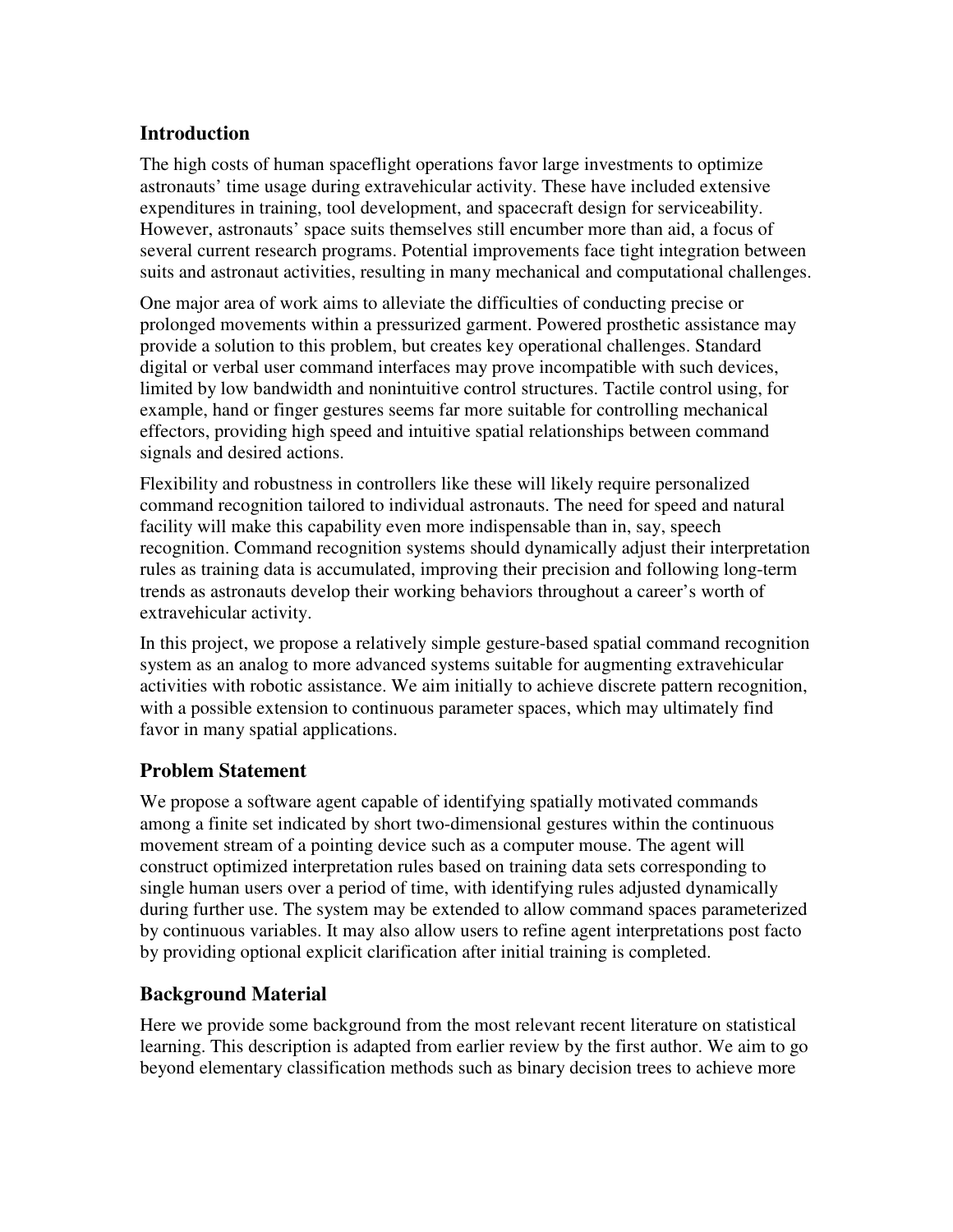powerful yet still feasible pattern recognition (discrete case) and functional estimation (continuous case) capabilities.

Weiss et al. (1995) show how to generalize traditional discrete decision trees used for classification to regression trees used for functional estimation. Like decision trees, regression trees perform partitioning based on a disjunctive normal form (DNF) strategy, which has advantages for clarity of knowledge organization and traceability to features. However, for pattern recognition applications, they propose a more general rule-based approach to regression, which eliminates the DNF constraint and can potentially find much more compact representations. This can be important for large spaces, and can potentially find rules with substantially clearer interpretations.

Through a number of real-world examples, they show that rule-based regression algorithms using numerical optimization techniques can significantly outperform treebased methods both in performance and speed. They also show how this approach can be effectively combined with partitioning and nearest-neighbor methods (e.g., bounding pseudo-classes on the basis of a fixed neighborhood population) in order to improve performance still further. They also pursue sample storage compression enhancements with some success.

The methods presented here move in the desired direction in terms of generalizing the approach to classification and estimation, and provide concrete algorithms and examples demonstrating their effectiveness in certain situations. However, the fundamental methodology still relies upon complete storage of training samples and a somewhat discretized pseudo-classification approach to pattern decomposition. That is, rule-based regression may not be general enough to provide the kind of dynamic adaptability and scaling to training data desirable in our agent.

By contrast, Boser et al. (1992) take a step beyond both tree-based and rule-based parametric decision methods by devising a method to effectively reparameterize the space of observations according to the most useful global indicators. That is, they construct a dynamically generated basis for the input space using "support vectors" optimally chosen to maximize the resolution of the boundary between decision classes. This provides significant improvement on traditional regression-based approaches, which tend to smooth over any atypical patterns as represented in the original input basis.

Their training algorithm also grows dynamically with new input data, while incorporating many other linear and nonlinear methods as special cases. Moreover, the authors show how to construct a dual space representation (of reduced dimension) for the actual decision kernel, which allows the underlying quadratic optimization problem to be solved efficiently using standard numerical techniques. The authors demonstrate empirical performance on many classical pattern recognition problems (such as handwritten digit recognition) significantly exceeding other leading algorithms, in some cases even those with pre-defined task-specific models for those problems.

This approach demonstrates both generality for uninformed pattern recognition and dynamic adaptation and scaling to enlarging training data sets that we desire for our agent. By comparison to Weiss et al., however, it still does not demonstrate applications to functional estimation as well as pattern recognition, which will be essential for operating with continuous-parameter command spaces.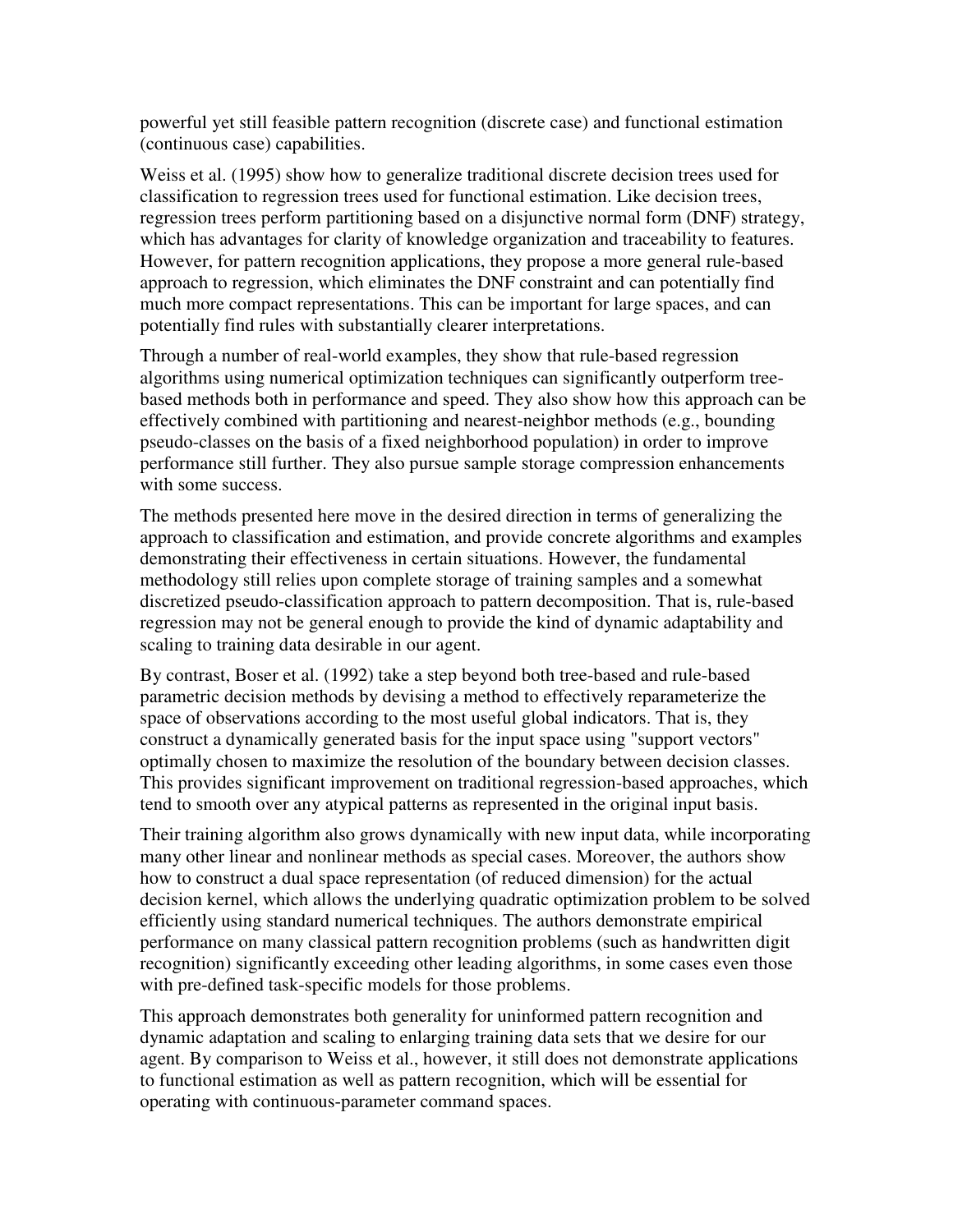Vapnik et al. (1997) extend the support vector method to three major classes of applications including regression estimation. The primary content of the paper consists of explicit mathematical algorithms for carrying out each of these tasks in a generalized fashion, but relatively simple example applications are demonstrated for each one, with sufficient realism to provide indicators about performance. The authors show in general how the reduced effective dimensionality of the support vector basis translates into lower complexity in all these areas; that is, complexity is driven by the desired complexity of the result rather than the complexity of the initial parametrization of the problem. Performance bounds are generally impressive, demonstrating feasibility for a wide range of problems. Given its well-demonstrated utility in both discrete recognition and continuous estimation, we currently plan to build our agent upon a support vector machine architecture.

## **Technical Approach**

Two-dimensional cursor input streams will be captured during one or more continuous sessions per individual user using a standard PC pointing device (such as a mouse). Visual feedback may or may not be provided to the user indicating the movement history of the pointing device, though more likely not given the speed of application at which we are aiming. The user will also be provided a means to indicate interpretations to be assigned to command gestures during training; the desired precision of these indications (with respect to gesture endpoints) has yet to be determined.

Temporal information will be preserved to maximize the interpretive capability of the agent; if extensions for explicit refinement post facto are pursued, information on session ordering will also be maintained. Input data streams will be sampled at lower than maximum resolution in order to improve time and storage requirements for processing (we intend to archive all input data for later analysis even though not strictly necessary for applying the algorithms discussed above).

Extending the system to support continuous-parameter command spaces (if feasible) will most likely require some degree post facto refinement to maintain convergence on user intentions. In this case, the user will have a consistently available mechanism for making adjustments to interpreted commands based on visual feedback, most likely through a separate pointing device or interface. The details of these potential extensions have yet to be determined.

Pattern recognition and functional estimation software will be based on the support vector algorithms described in the papers cited above. The software will be implemented in *Mathematica* 5.1, using the *GUIKit* package built on *J/Link* to construct a user interface running on a local Java Virtual Machine.

### **Iterative Development**

We propose two iterations of spiral development in order to gain useful insights for final product development and maximize the chances of success.

**First Iteration.** We plan to develop a simplified version of the system incorporating minimal functionality in all major components. This version will perform a binary discrete pattern recognition (between a gesture pattern and its complementary input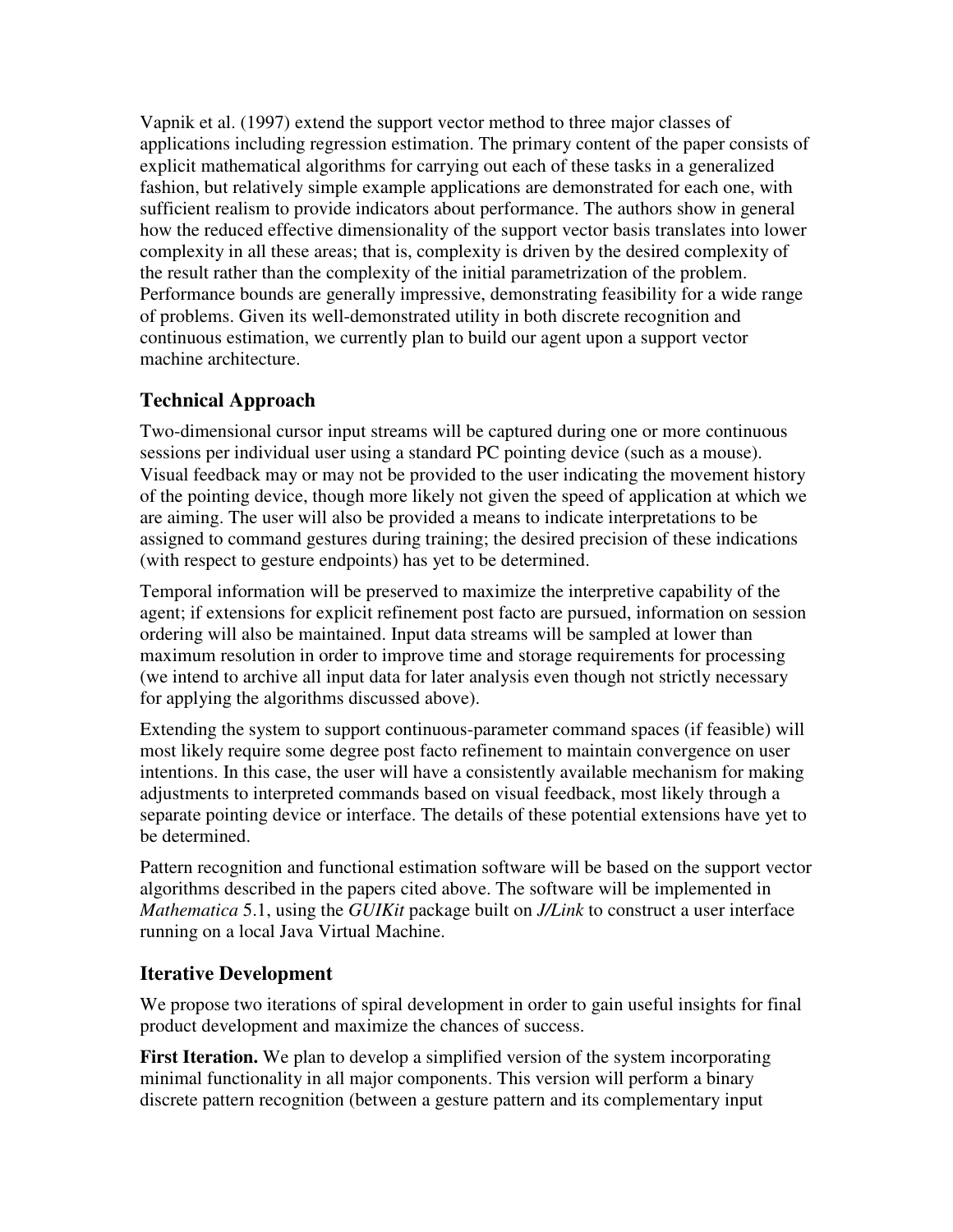space) based on high-quality prefabricated training data. Here we intend to verify the basic soundness of the algorithm and implementation strategies.

**Second Iteration.** We plan to incorporate multiple patterns and multiple individuals generating real training data sets. Depending upon time available and challenges encountered, we may pursue extensions to continuous-parameter command spaces and post facto user refinement of interpretation rules.

# **Project Plan**

We plan to develop the core elements of our agent and test and analyze its capabilities as a tightly integrated team, though individual software implementation and testing tasks may be partitioned among the group as needed. The table below outlines our anticipated development schedule:

| Date of Completion | Activity                                                  |
|--------------------|-----------------------------------------------------------|
| Sunday 4/17        | Develop software architecture:                            |
|                    | identify major components and interfaces                  |
|                    | detail implementation strategy for major components       |
|                    | assign responsibilities for component development         |
| Sunday 4/24        | Develop and test software interfaces:                     |
|                    | establish data protocols between major components         |
|                    | demonstrate compatibility via fabricated data sets        |
| Sunday 5/1         | Complete first iteration:                                 |
|                    | demonstrate binary discrete pattern recognition           |
|                    | verify algorithm performance by comparison to predictions |
| Sunday 5/8         | Complete second iteration:                                |
|                    | demonstrate command recognition for multiple individuals  |
|                    | develop agent extensions as time allows                   |
|                    | analyze algorithm performance and applicability           |
| Sunday 5/11        | Document final results:                                   |
|                    | organize results, analysis, and remaining extensions      |
|                    | prepare final report and presentation materials           |